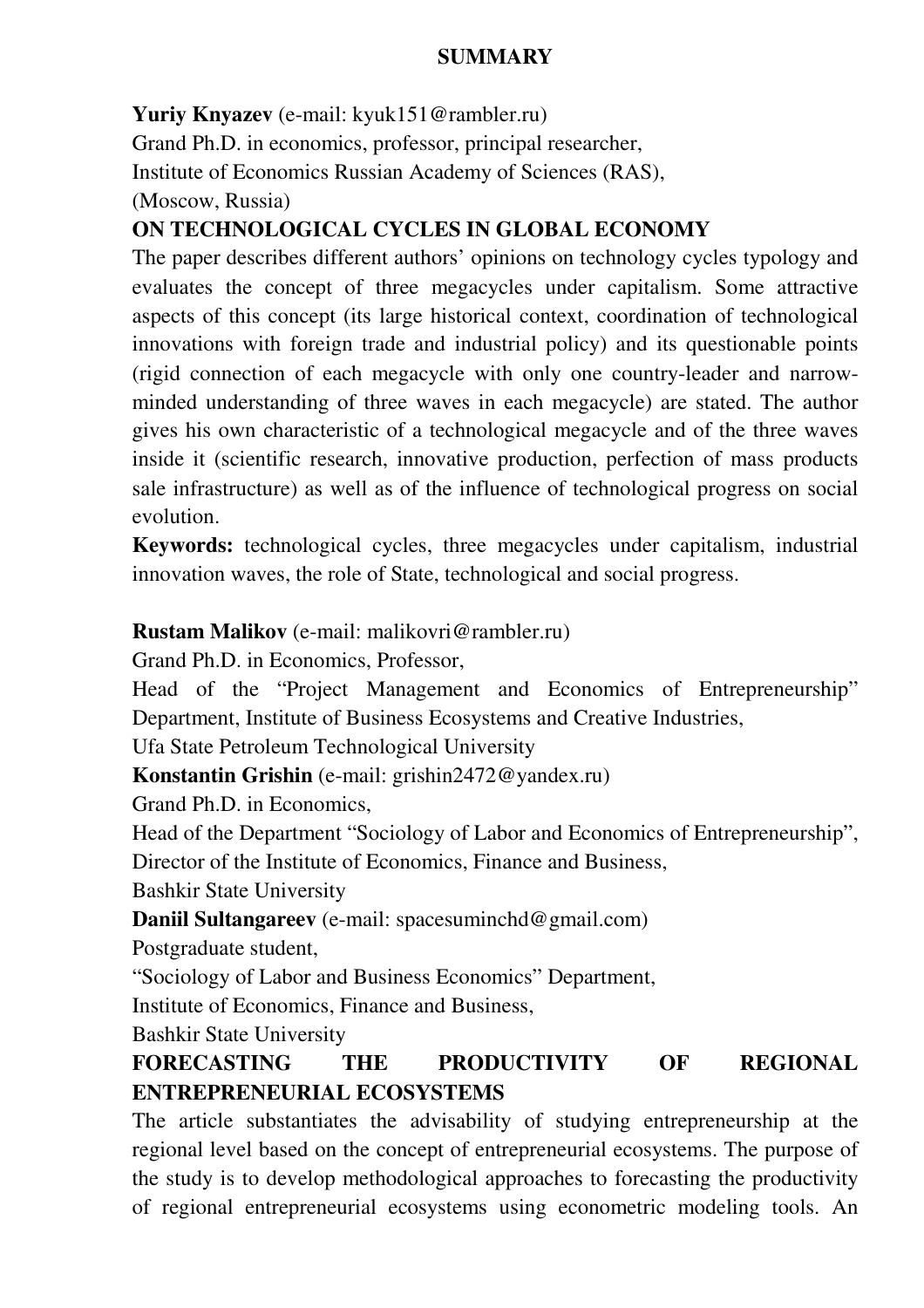adequate model is proposed for predicting the dynamics of the creation of new enterprises (the productivity of the regional entrepreneurial ecosystem), taking into account the state's influence on entrepreneurial activity. The results obtained can be used in the process of developing a strategy for the long-term development of entrepreneurship in the region.

**Keywords:** entrepreneurial ecosystem, regional entrepreneurial ecosystem, productivity of the regional entrepreneurial ecosystem, forecasting, time series analysis.

### **Julia Chistiakova** (e-mail: julchi1889@gmail.com)

Postgraduate student, Tver State University (Tver, Russia)

#### **FINANCIAL ANALYSIS OF CRIMINAL BANKRUPTCIES**

The article analyzes the methodology of financial analysis of criminal bankruptcies of organizations that have certain likelihood to be "investment pyramids". The types of these economic organizations are considered, and their specific features described.

**Keywords:** financial pyramid, financial analysis, coefficient analysis.

**Konstantin Pavlov** (e-mail: kvp\_ruk@mail.ru)

Grand Ph.D. in Economics, Professor,

Polotsk State University (Novopolotsk, Belarus)

**Nailya Asadullina** (e-mail: rasadullina@mail.ru)

Ph.D. in Economic, Associate Professor,

Department of Economics, Tashkent Branch (Tashkent, Republic of Uzbekistan), Plekhanov Russian University of Economics

# **INNOVATIVE DEVELOPMENT OF HIGHER EDUCATION IN THE REPUBLIC OF UZBEKISTAN IN THE CONTEXT OF DIGITALIZATION OF THE ECONOMY**

The authors consider the problems of innovative development of higher education in the Republic of Uzbekistan in the context of digitalization of the economy. The measures implemented by the government and aimed at the development of the digital economy, also determine the ways of innovative development of the higher education system. Various aspects of the digitalization of the economies in the developed countries and in the post-Soviet Republics are discussed; the best practices are high-lighted through the prism of their possible use in Uzbek society. The main directions of solving the problems in the labor market connected with modernization of the national higher education system are determined. It is proposed to develop standards for training specialists and to create specialized training centers in the field of e-commerce.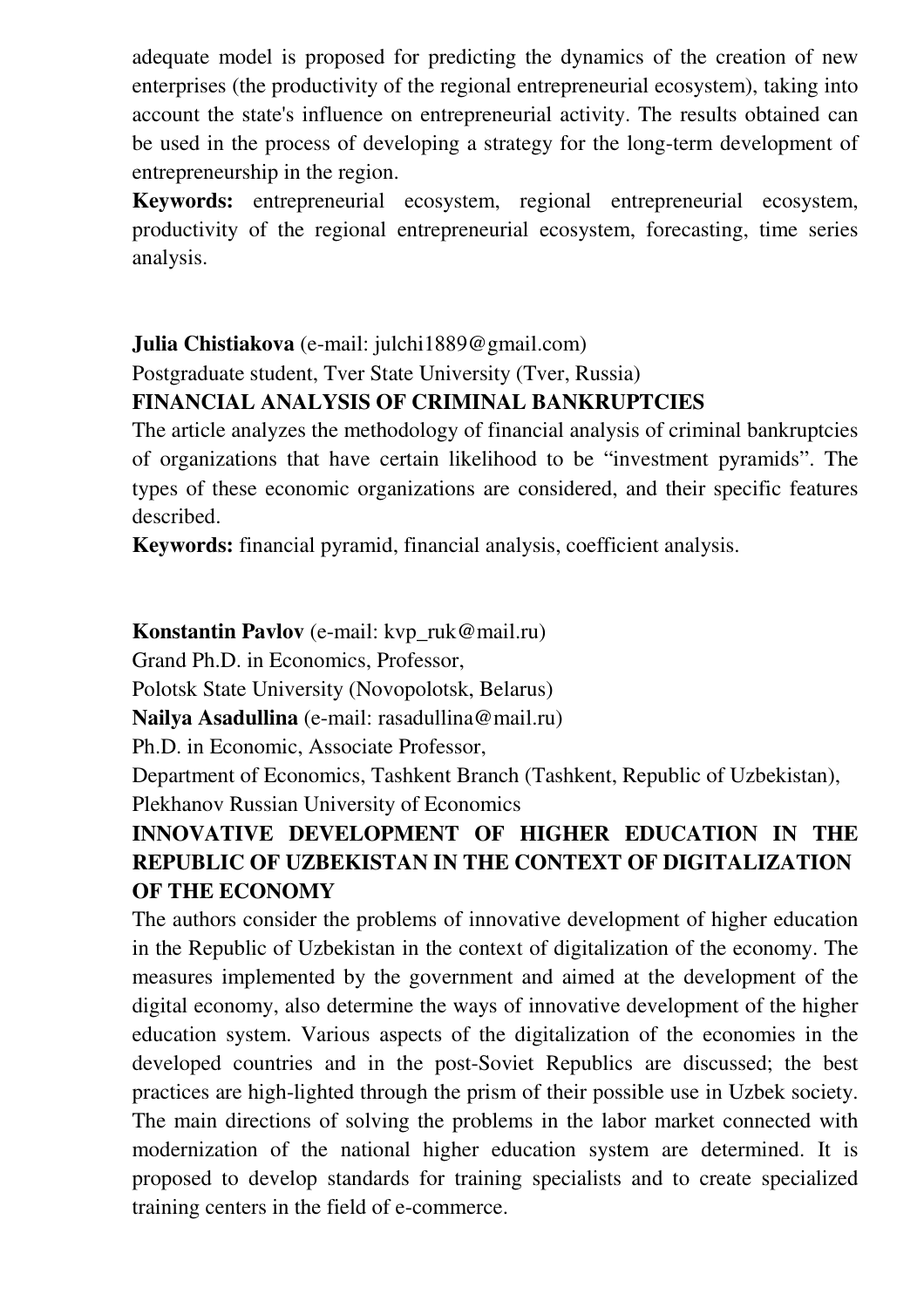**Keywords**: higher education, innovative development, digitalization of society, economy, Republic of Uzbekistan.

**Maria Fedorova** (e-mail: maria-fedorova.n@yandex.ru) Grand Ph.D. in Economics, Leading Scientific Associate, Institute of Economics Russian Academy of Sciences (RAS), (Moscow, Russia) **NON-PROFIT ORGANIZATIONS AS STRUCTURAL ELEMENTS OF SOCIETY AND THEIR ROLE IN THE IMPLEMENTATION AND DEVELOPMENT OF HUMAN POTENTIAL**

The article discusses the role of non-profit organizations as structural elements of society, enabling citizens to realize their potential, and contributing to the resolution of contradictions between the individual and society, between egoism and altruism. The system of institutional norms regulating the activities of socially oriented non-profit organizations in Russia, their interaction with the state and development prospects is revealed. The author proposes criteria for determining the effectiveness of socially-oriented non-profit organizations and for the advisability of governmental support.

**Keywords:** non-profit organizations, relations between a person, society and the state, human potential, contradiction between an individual and society, lifestyle, charity, social efficiency.

**Dmitriy Egorov** (e-mail: de-888@ya.ru)

Grand Ph.D. in Philosophy, Professor,

Pskov Branch of the Academy of the Federal Penitentiary Service of Russia and Pskov State University (Pskov, Russia)

(e-mail: de-888@ya.ru)

## **ABOUT MODERN GLOBALIZATION, THE IDEOLOGY OF THE ECONOMIC MAINSTREAM AND ITS POSSIBLE THEORETICAL ALTERNATIVE**

The list of ideologemes of neoclassical economics is explicated. It is shown that the present-day global financial and economic system cannot be assessed in itself, with no prior socio-ethical choice. The thesis is substantiated that an alternative to the mainstream can be built within the framework of the classical approach.

**Keywords:** monetary standard, classical economics, neoclassical economics, economic mainstream, world economy, primativity, economic theory.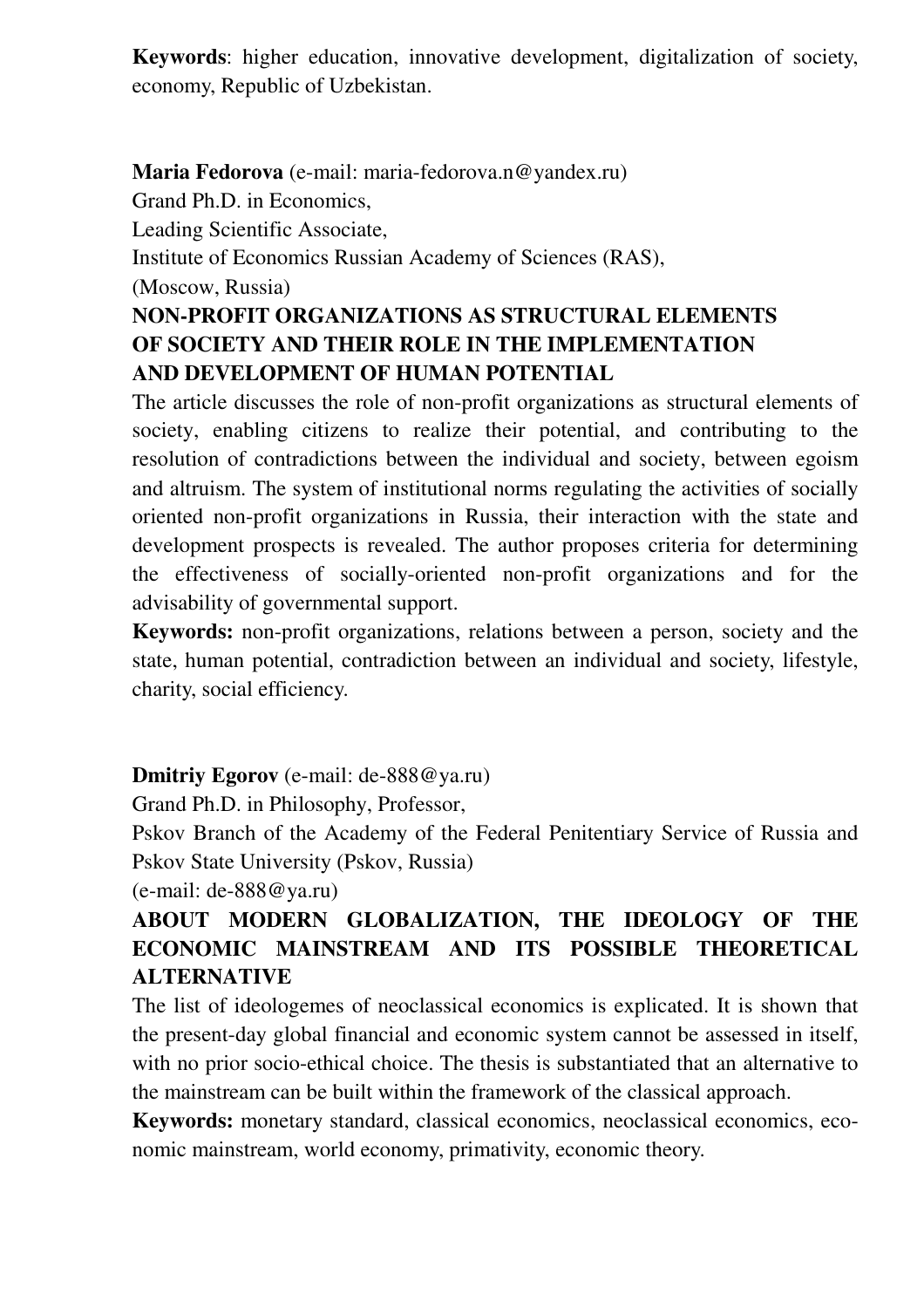#### **Vasiliy Buyanov** (e-mail: bfx4@ya.ru)

3rd year student of Financial University under the Government of the Russian Federation (Moscow, Russia)

**Ludmila Andrianova** (e-mail: LNAndrianova@fa.ru)

Candidate of Economic Sciences, Associate Professor, Department of Banking and Financial Markets, Financial University under the Government of the Russian Federation (Moscow, Russia)

### **THE 20th ANNIVERSARY OF THE RUSSIAN IPO MARKET: ANALYSIS AND FORECAST**

The Russian stock market is in crisis. The indices of the Moscow Stock Exchange and RTS in February 2022 updated their lows and returned to the values of March 2020. The Russian Federation stock market has never faced a fall of such magnitude in such a short period of time. The favorable situation that prevailed in the financial markets during the pandemic has been nullified. The lockdown and widespread restrictions obviously brought a huge number of individuals to the stock exchange, which allowed the market to recover much faster from the fall in 2020 than after the crises in 2014 or 2018, and the interest of private investors in investments created favorable conditions for the emergence of new companies on the exchange – 15 Russian companies have entered IPO (Initial Public Offering) over the past 2 years. But in the current conditions of growing geopolitical tensions and another collapse in the stock market, the problem of reducing the number of IPOs again comes to the fore. The article discusses the key aspects of the development of the IPO market in Russia, and provides a forecast for upcoming placements.

**Keywords:** IPO, initial public offering of shares, joint stock company, issuer, securities, stock market.

Pavel Kohno (e-mail: pavelkohno@mail.ru) Grand Ph.D. in Economics, Professor Director of the Institute of Fuzzy Systems (Moscow, Russia) **Alina Kohno** (e-mail: pavelkohno@mail.ru) Ph.D. in Economics, Head of Laboratory at the Institute of Fuzzy Systems (Moscow, Russia) **PROBLEMS OF IMPORT SUBSTITUTION AT ENTERPRISES OF THE MILITARY-INDUSTRIAL COMPLEX**

# The article explores the problem of economic security of Russia in the conditions of the sanctions policy of the leading world states related to the implementation of the import substitution policy using the example of the electronic industry. In these political conditions, as soon as possible, with the participation of the head executors of the state defense order, lists of products to be primarily replaced were